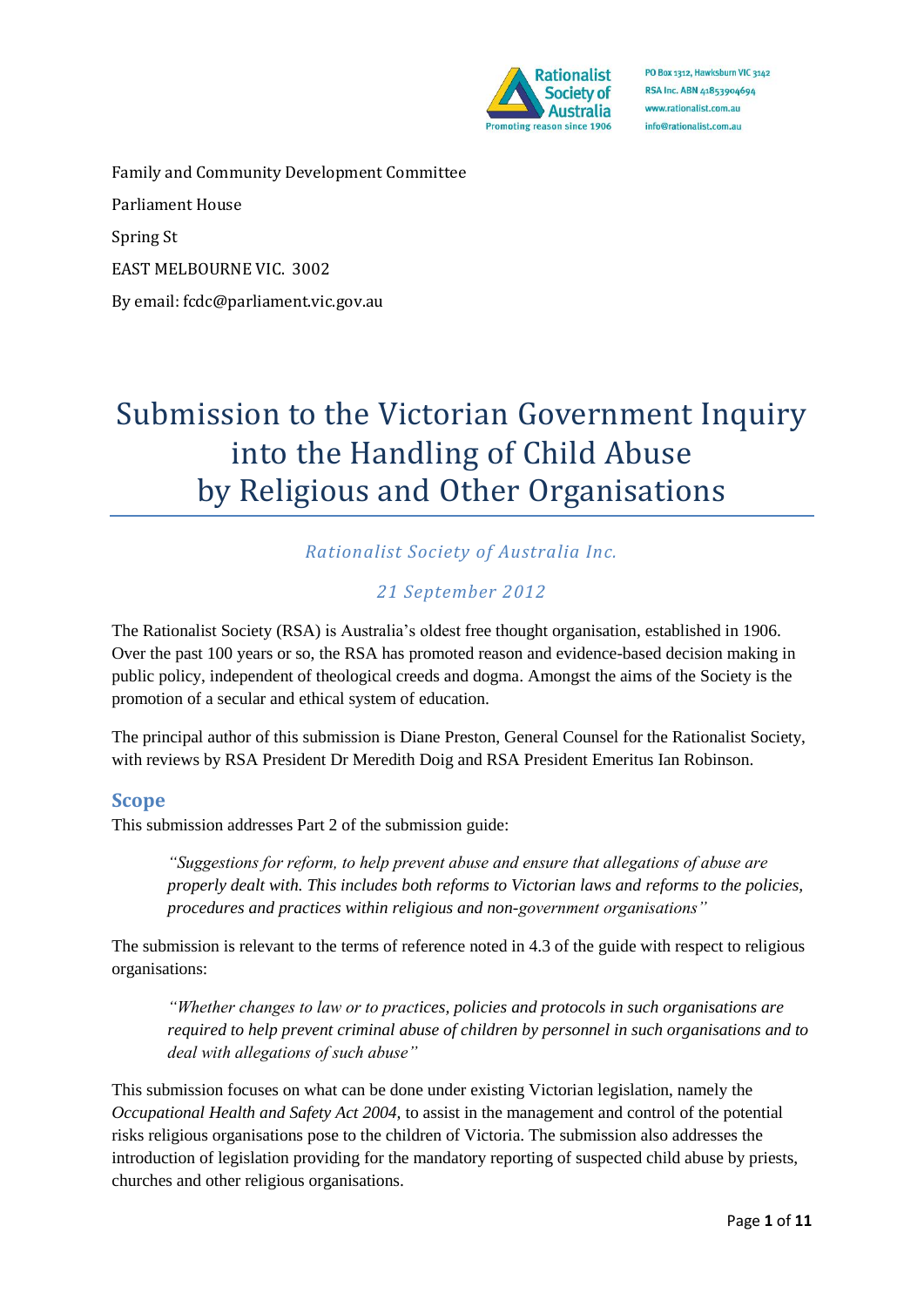

# **Introduction**

The global reporting of the Catholic Church sex abuse cases involves multiple series of convictions, trials and investigations into allegations of sex crimes committed by Catholic priests and members of Roman Catholic orders against children as young as 3 years old with the majority between the ages of 11 and  $14<sup>1</sup>$ . The cases came to global media attention as early as 2004. Such reports were followed by widespread public outcries when it became clear that members of the clergy had knowingly 'shuffled' offenders to remove them from suspecting communities and unwanted media attention<sup>2</sup>.

Cases in the United States, Ireland, England, France, Germany and Australia all share similar circumstances and themes: that of the clergy's failure to disclose its awareness of abuse and in some cases, actively aiding the offenders evade authorities and detection. In many cases, such assistance allowed the offenders to continue to abuse children in their new localities. This has led to a number of fraud cases where the Church has been accused of misleading victims by deliberately relocating priests accused of abuse instead of removing them from their positions<sup>3</sup>. In defending their actions, some bishops and psychiatrists contended that the prevailing psychology decades ago suggested that people could be cured of such behavior through counseling<sup>4</sup>.

The Church hierarchy is still criticized for not acting quickly and decisively to remove, defrock or report priests accused of sexual misconduct. In response to such criticism, many bishops assert that the hierarchy was unaware until recent years of the danger in shuffling priests from one parish to another and in concealing the priests' problems from those they served. For example, Cardinal Roger Mahony of the Archdiocese of Los Angeles, said:

'We have said repeatedly that ... our understanding of this problem and the way it's dealt with today evolved, and that in those years ago, decades ago, people didn't realize how serious this was, and so, rather than pulling people out of ministry directly and fully, they were moved.<sup>5</sup>

Cases continue to surface throughout the world and follow similar trajectories of denial, outcry and the repetition of accusations of cover-ups and so on.

According to Broken Rites, a support and advocacy group for church-related sex abuse victims, as of 2011 there have been in Australia over one hundred sex abuse cases brought against Catholic priests<sup>6</sup>.

<sup>-</sup><sup>1</sup> Reports go back as early as 2004 and increased with alarming regularity to the present day. See this report by the *USA Today* newspaper, 19/06/2004 - http://www.usatoday.com/news/religion/2004-06- 19-church-abuse\_x.htm. One such excerpt is as follows:

<sup>&</sup>quot;In one case, the Rev. Frank Klep, a convicted child molester who has admitted abusing one boy and is wanted on more charges in Australia, was placed in Apia, Samoa, in the South Pacific. Australia has no extradition treaty with Samoa. Klep told the newspaper that neither he nor the church feels an obligation to tell anyone about his past. Few, if any, locals are aware of his history."

<sup>2</sup> Laurie Goodstein, 'Early Alarm for Church on Abusers in the Clergy', *The New York Times*, April 2, 2009 at http://www.nytimes.com/2009/04/03/us/03church.html?\_r=2&hpw

<sup>3</sup> Se[e Sex abuse victim accuses Catholic church of fraud".](http://www.usatoday.com/news/religion/2010-06-24-fraud23_ST_N.htm) *USAToday*. June 29, 2010 for an example. <sup>4</sup> As above n 2.

<sup>5</sup> See Tom Robert, 'Bishops were warned of abusive priests,' *National Catholic Reporter*, 30/03/2009 – at <http://ncronline.org/news/accountability/bishops-were-warned-abusive-priests>

<sup>6</sup> The website of Broken Rites is listed here: http://brokenrites.alphalink.com.au/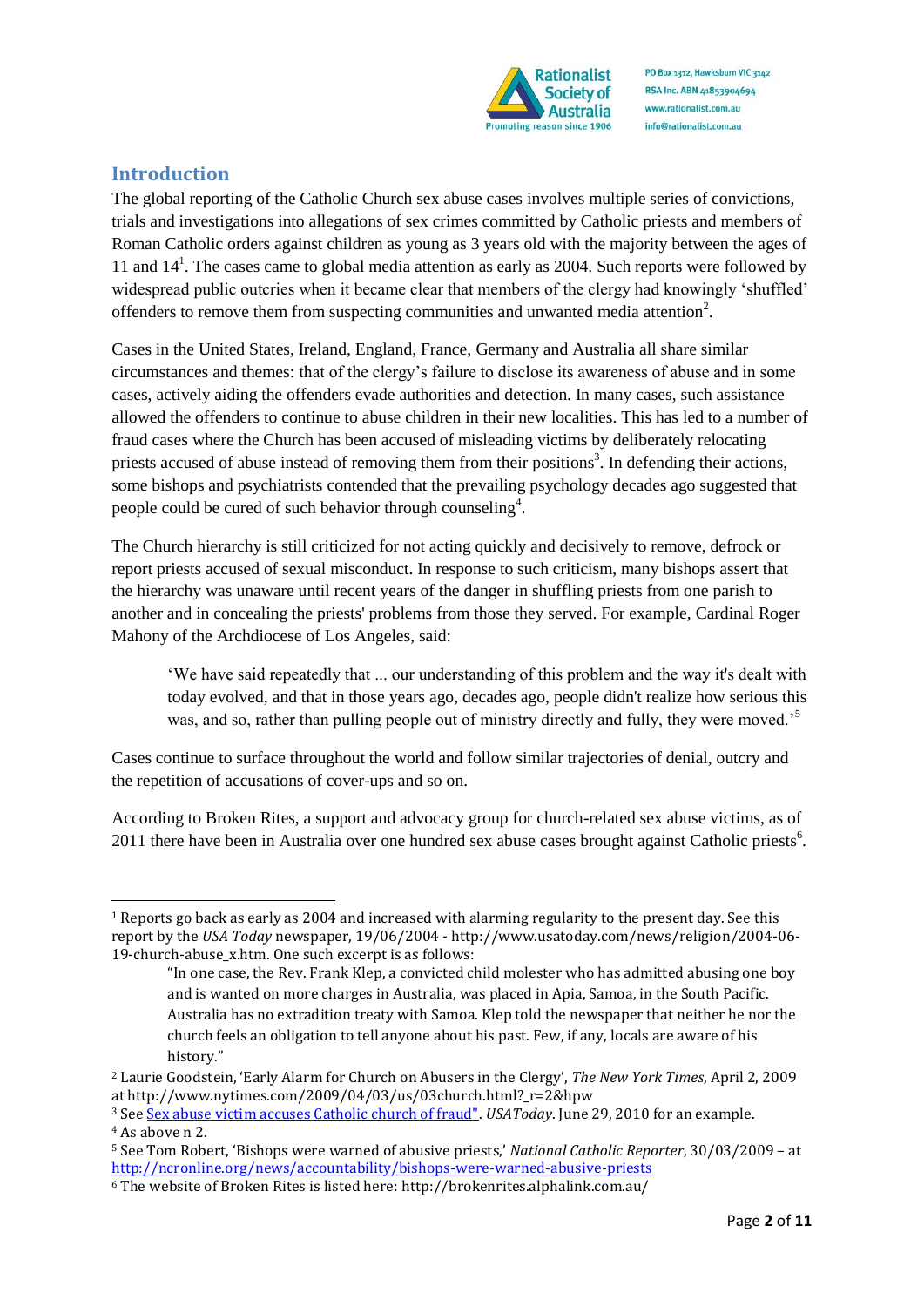

Their website also details current cases before Australian courts. In Victoria alone, a 2012 police report detailed 40 suicide deaths directly related to abuse by Catholic clergy<sup>7</sup>.

# **Regime of the Occupational Health & Safety Act**

One of the objects of the *Occupational Health and Safety Act 2004* (the Act) in section 3(1)(c) is "to ensure that the health and safety of members of the public is not placed at risk by the conduct of undertakings by employers and self-employed persons". This object is to be understood against the principles of health and safety protection in section 4(1), namely, "the importance of health and safety requires that employees, other persons at work and members of the public be given the highest level of protection against risks to their health and safety that is reasonably practicable in the circumstances".

Pursuant to section 23(1) of the Act, "An employer must ensure, so far as is reasonably practicable, that persons other than employees of the employer are not exposed to risks to their health or safety arising from the conduct of the undertaking of the employer." A breach of this section is an indictable offence, triable by jury and carrying a maximum penalty of approximately one million dollars. The appendix details the sections of the legislation referred to.

The term "undertaking" is broader than the term "workplace" and refers to the business or enterprise of the employer. The word "conduct" refers to the activity or what is done in the course of carrying on and the business or enterprise. Thus wherever an employer conducts business, the duties under the Act follow the employer $8$ .

# **Application of the Act to the Abuse of Children in Religious Organisations**

It is well established at law that the major denominational Churches and other religious organisations can be considered employers in Victoria. As employers, religious organisations, in carrying out their business, have duties to their employees and the public under the Act. In the case of the Catholic Church that business includes the operation of schools, welfare agencies, orphanages and so on. For example, parish priests are the employers of primary school principals. In all other states, the Bishop of the Diocese or a Diocesan education body with delegated authority from the Bishop is the employer in most cases.

It is indeed the case that the Catholic Church has a complex legal structure that involves relationships between different legal entities. However, the identity of employers can be ascertained from an analysis of those legal entities.

.<br>-

<sup>7</sup> See *The Age's* Nick McKenzie, Richard Baker and Jane Lee, 'Church's suicide victims', 13/04/2012, at <http://www.canberratimes.com.au/victoria/churchs-suicide-victims-20120412-1wwox.html> <sup>8</sup> The term 'undertaking' is not defined in the Act. In a recent case of *VWA* v *Horsham City Rural Council* 2008 VSC 404, the Supreme Court in considering the meaning of s23 referred to the case of *Whittaker* v *Delmina* Pty Ltd[12] [1998] VSC 175. In that case Justice Hansen said "the expression is broad in its meaning and that such a broad expression has been used deliberately to ensure that the section is effective to impose the duty it states..... Although such a place may, and often will be, a workplace as defined it seems to me that the legislature has chosen not to use that word and, rather, to use an expression of breadth and possibly of wider application.... The word "undertaking" should not be read as synonymous with "workplace". It is neither helpful nor necessary to do so.... In my view it means the business or enterprise of the employer ... and the word "conduct refers to the activity or what is done in the course of carrying on and the business or enterprise".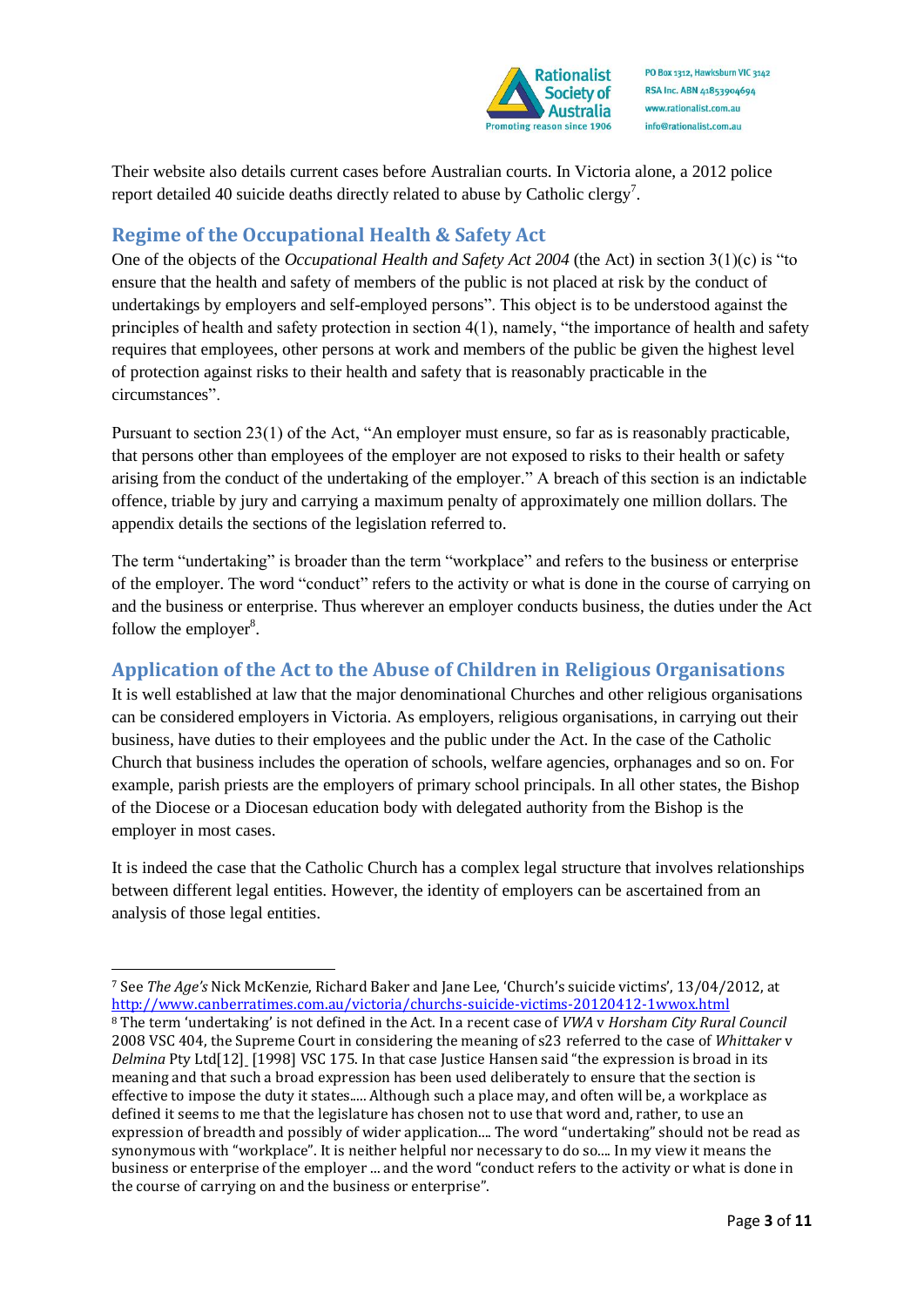

The relationship between a religious organisation and a priest or minister or other holder of religious office may not be that of employer and employee. That relationship may be governed in the case of a priest by canon law and not civil law. However when a priest is involved in carrying out the undertaking of a given employer and that involvement does harm to the public, it does not matter that the priest is not an employee of the employer. For example, where a priest is invited to provide special religious education or religious instruction in a primary school as part of the undertaking of the employer (viz, as part of running the business of the school) the employer is responsible for ensuring under the Act that the priest does not pose any risks to the public in carrying out that education or instruction.

The undertaking or business of a religious organisation involves interaction with the public which includes the parishioners or other followers of the organisation. **In so far as the conduct of the business or undertaking of religious organisations creates risks to the health and safety of the public then religious organisations as employers are responsible under the Act to minimise that risk.** They are required under the Act to either eliminate the risk or minimise the risk insofar as it is practicable to do so.

In the case of the Catholic Church it is clear from the introduction above that it has known for decades the possible risk of abuse posed by some priests to children. It could be said that the sexual offending of individual priests was wholly extraneous to the undertaking of the Church to provide religious education and instruction just as bullying and corruption by individual officers is extraneous to the undertaking of enforcement agencies to provide public safety. However in utilising priests to carry out the said undertaking, the risk of abuse arises from how the Church has chosen to carry out its undertaking. The Act imposes a duty on an employer to either eliminate or minimise known risks that arise from the conduct of its undertaking. **The Catholic Church as an employer** (however legally identified) **under the Act has an obligation to either eliminate or minimise the known risk of abuse to children that arises from the conduct of its business or undertaking.**

In so far as the Catholic Church can be said to have put a risk management process in place with respect to the abuse of children, the way the Catholic Church minimised risk was to remove the priest from the community where the abuse occurred. It is of course clear that such a method did not minimise the risk but simply relocated the risk and exposed further children to potential harm.

## **Prosecution**

**The failure of the Catholic Church to put in place systems to eliminate or minimise risks to children when the risks were known to the Catholic Church means that the Catholic Church is in breach of its duties as Employer under the Act and subject to prosecution under the Act.** 

It is not a defence to a prosecution for the Catholic Church to claim that the particular priest was acting criminally, on his own and not carrying out the business of the Church. The reason for this is that the Act makes employers responsible for failing to control known risks in their organisation, the known risk being the existence of priests abusing children. It matters not that the Catholic Church did not know or condone the individual cases of unlawful conduct of any given priest. The risk was still known and not acted upon.

Prosecution under the Act may also be directed to individual office holders of the Catholic Church responsible for moving a priest from one community to another. Those office holders, in so moving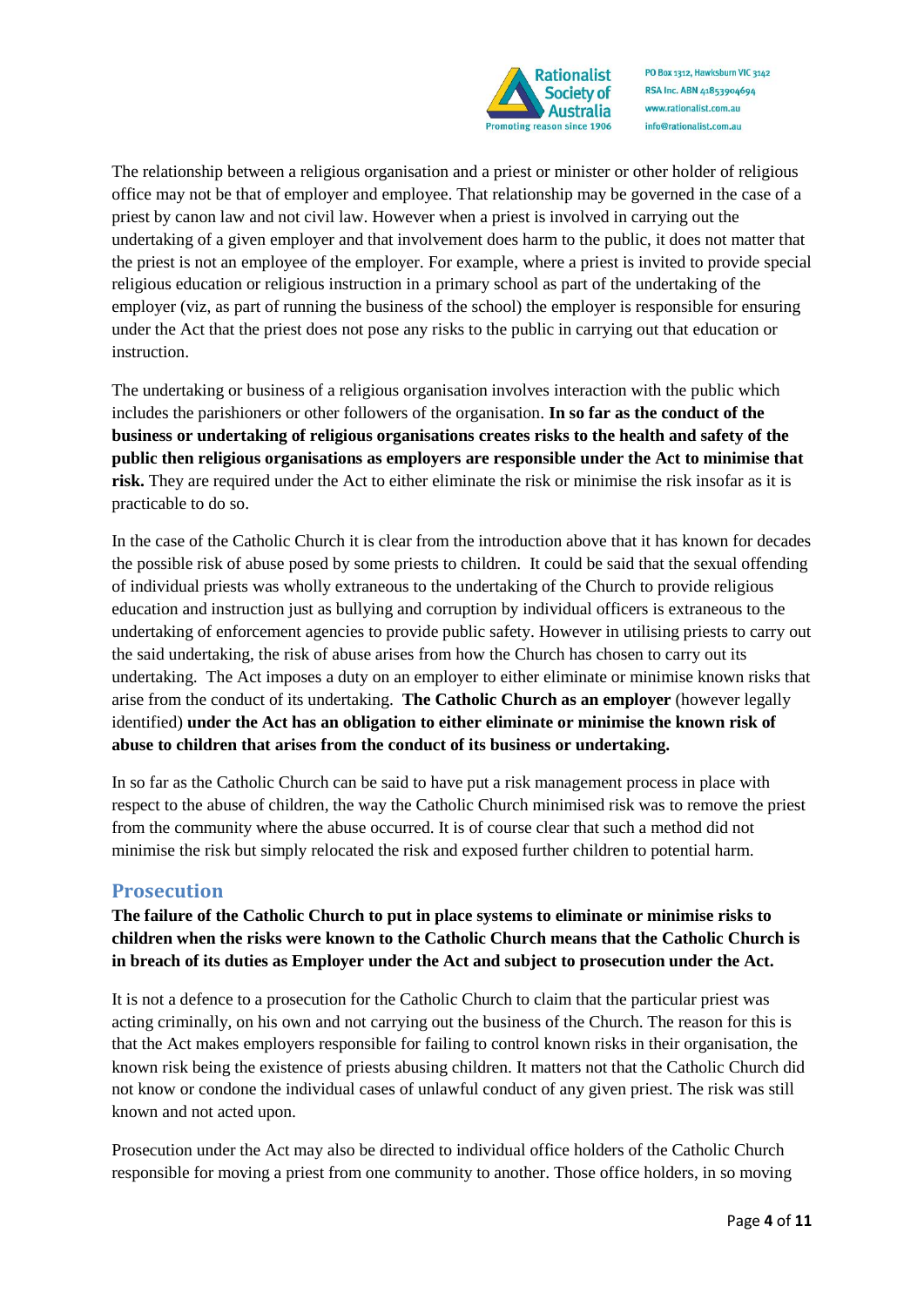

subject priests, were carrying out the business of the Catholic Church as an employer. The evidence presently available is that office holders who did move priests did so in the knowledge that children in other communities may be placed at serious risk. The liability of individual office holders is to be found in sections 143 and 144 of the Act, as detailed in the appendix to this paper.

Whilst it is open under present legislation for a religious organisation and or its office holders to be prosecuted for the harm caused to children in Victoria it is important that the entity concerned is properly identified for the purposes of a prosecution. The undertaking of the employer of a given religious organisation may be considered to be restricted to a particular parish or region as opposed to being identified by the name of the religion it practices. The Catholic Church for example has a complex legal structure and it cannot be presumed in a given case that a prosecution brought against 'the Catholic Church' properly identifies the responsible legal entity.

Under the Act, prosecution may be brought only by the Victorian WorkCover Authority (VWA) or the Victorian Director of Public Prosecutions (section 130). Notwithstanding the evidence of abuse by priests and the evidence about spreading the risk to children by the movement of priests, no prosecution has been brought in Victoria against religious organisations or their office holders.

There is provision in section 131 for a person who considers that an offence has been committed against the Act to bring the matter to the attention of the Authority. The Authority is required to investigate the matter. If on investigation the Authority does not prosecute, the person may refer the matter to the DPP pursuant to the same section. The DPP is required to consider the matter and advise the Authority whether or not a prosecution be brought. The DPP is further required to make a report of the requests made and the advice provided. Sections 130 and 131 are found in the appendix to this paper.

**We submit that the Victorian WorkCover Authority should actively initiate investigations of those matters and prosecute appropriate cases found in all religious organisations, not restricted to the Catholic Church.** It is not the case that the Authority must wait for a notification from a person to trigger an investigation or prosecution. **Further we submit that the Victorian WorkCover Authority should as part of its operating policy, practice and procedure actively engage the community in encouraging and promoting the rights of citizens** preserved by section 131 of the Act.

## **Utilising the Act to Oversee the Compliance of Religious Organisations**

The Act sets out the functions of the Authority under section 7 and provides ample scope for the Authority to initiate and enforce the operational environment in which religious organisations are obliged to conduct their business and comply with the Act. Section 7 is found in the appendix to this paper. The functions under section 7 can provide for (i) the approval of compliance codes which are religious organisation specific, (ii) developing policy and procedure specific to the monitoring of religious organisations, (iii) creating occupational health and safety standards specific to religious organisations, (iv) enforcing compliance with such standards, (v) engaging with relevant stakeholders including religious organisations for the development of codes and standards specific to religious organisations, (vi) create a communication and information pathway such that the Victorian community are aware of those codes and standards.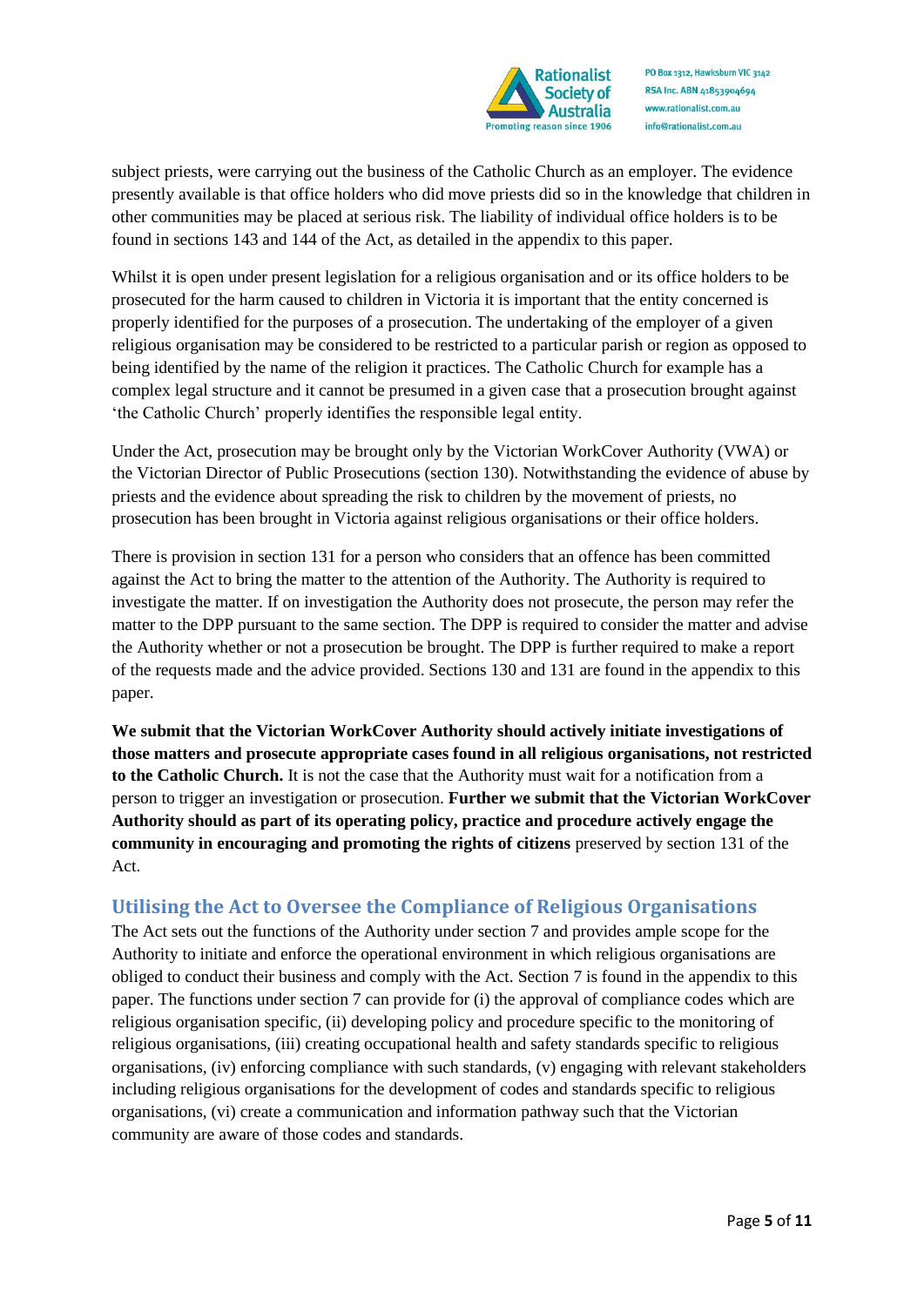

We submit that the VWA immediately adopt those functions as a policy priority. Whilst the Office of Public Prosecutions can prosecute a given case of abuse, the OPP has no legislative power to create a compliance regime in which religious organisations must conduct their business for the safety of our children. The VWA does have that power.

## **Mandatory Reporting**

We support the recommendation of extending the mandatory reporting of abuse under the *Victorian Children Youth and Families Act* 2005 to religious personnel. We support the call recently made by Katherine McMillan SC, now her Honour Justice McMillan, before the present Queensland enquiry into child abuse to extend the mandatory reporting of suspected child abuse to include priests, churches and other religious organisations. We understand the Catholic Archbishop of Brisbane Mark Coleridge agrees with this.

# **Recommendations**

- 1. That the Victorian WorkCover Authority actively initiates investigations and prosecutes appropriate cases against religious organisations and their officers.
- 2. That the Victorian WorkCover Authority as part of its operating policy, practice and procedure actively engage the community in encouraging and promoting the rights of citizens preserved by section 131 of the Act.
- 3. That the Victorian WorkCover Authority immediately adopt the functions in section 7 to create an occupational health and safety compliance regime for religious organisations.
- 4. That mandatory reporting be extended to religious personnel.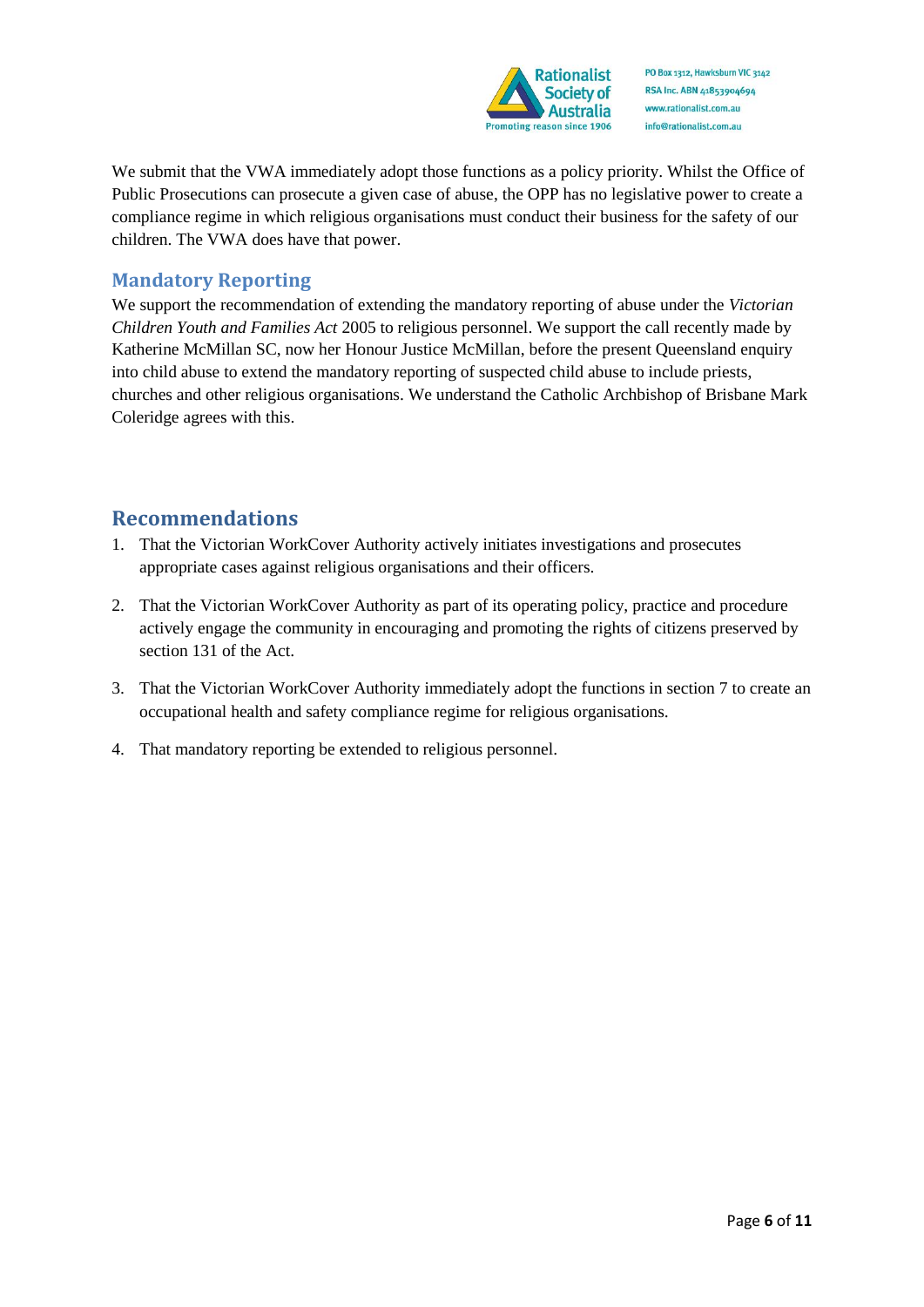

#### *APPENDIX*

# **Excerpts from** *Occupational Health and Safety Act 2004*

## **Section 2: Objects**

(1) The objects of this Act are —

(a) to secure the health, safety and welfare of employees and other persons at work; and

(b) to eliminate, at the source, risks to the health, safety or welfare of employees and other persons at work; and

(c) to ensure that the health and safety of members of the public is not placed at risk by the conduct of undertakings by employers and self-employed persons; and

(d) to provide for the involvement of employees, employers, and organisations representing those persons, in the formulation and implementation of health, safety and welfare standards—

having regard to the principles of health and safety protection set out in section 4.

(2) It is the intention of the Parliament that in the administration of this Act regard should be had to the principles of health and safety protection set out in section 4.

#### **Section 4: The principles of health and safety protection**

(1) The importance of health and safety requires that employees, other persons at work and members of the public be given the highest level of protection against risks to their health and safety that is reasonably practicable in the circumstances.

(2) Persons who control or manage matters that give rise or may give rise to risks to health or safety are responsible for eliminating or reducing those risks so far as is reasonably practicable.

(3) Employers and self-employed persons should be proactive, and take all reasonably practicable measures, to ensure health and safety at workplaces and in the conduct of undertakings.

(4) Employers and employees should exchange information and ideas about risks to health and safety and measures that can be taken to eliminate or reduce those risks.

(5) Employees are entitled, and should be encouraged, to be represented in relation to health and safety issues.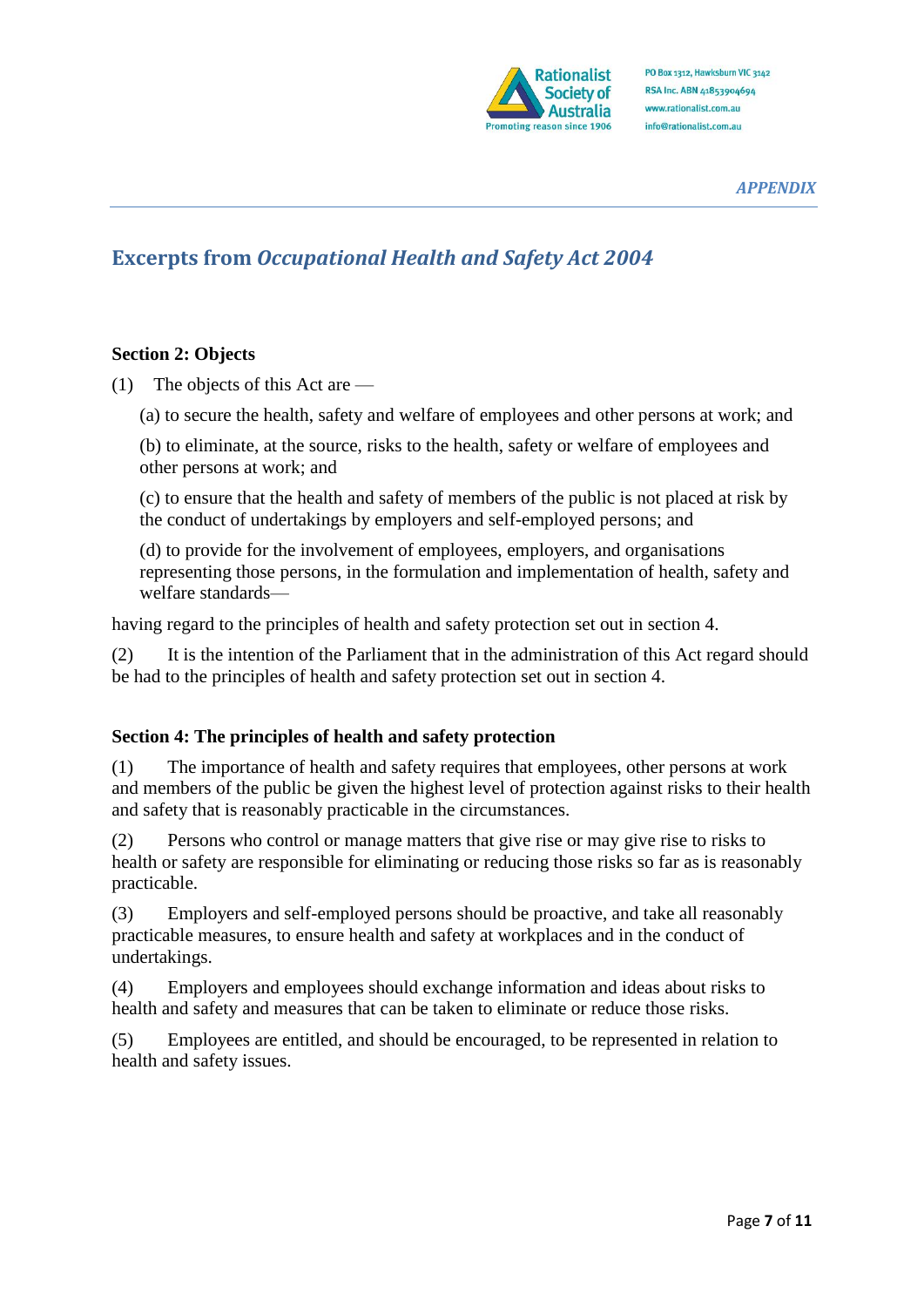

#### **Section 5: Definitions**

*workplace* **:** means a place, whether or not in a building or structure, where employees or self-employed persons work

*employer:* means a person who employs one or more other persons under contracts of employment or contracts of training

## **Section 20: The concept of ensuring health and safety**

(1) To avoid doubt, a duty imposed on a person by this Part or the regulations to ensure, so far as is reasonably practicable, health and safety requires the person—

(a) to eliminate risks to health and safety so far as is reasonably practicable; and

(b) if it is not reasonably practicable to eliminate risks to health and safety, to reduce those risks so far as is reasonably practicable.

(2) To avoid doubt, for the purposes of this Part and the regulations, regard must be had to the following matters in determining what is (or was at a particular time) reasonably practicable in relation to ensuring health and safety—

(a) the likelihood of the hazard or risk concerned eventuating;

(b) the degree of harm that would result if the hazard or risk eventuated;

(c) what the person concerned knows, or ought reasonably to know, about the hazard or risk and any ways of eliminating or reducing the hazard or risk;

(d) the availability and suitability of ways to eliminate or reduce the hazard or risk;

## **Section 23: Duties of employers to other persons**

(1) An employer must ensure, so far as is reasonably practicable, that persons other than employees of the employer are not exposed to risks to their health or safety arising from the conduct of the undertaking of the employer.

Penalty: 1800 penalty units for a natural person; 9000 penalty units for a body corporate.

(2) An offence against subsection (1) is an indictable offence.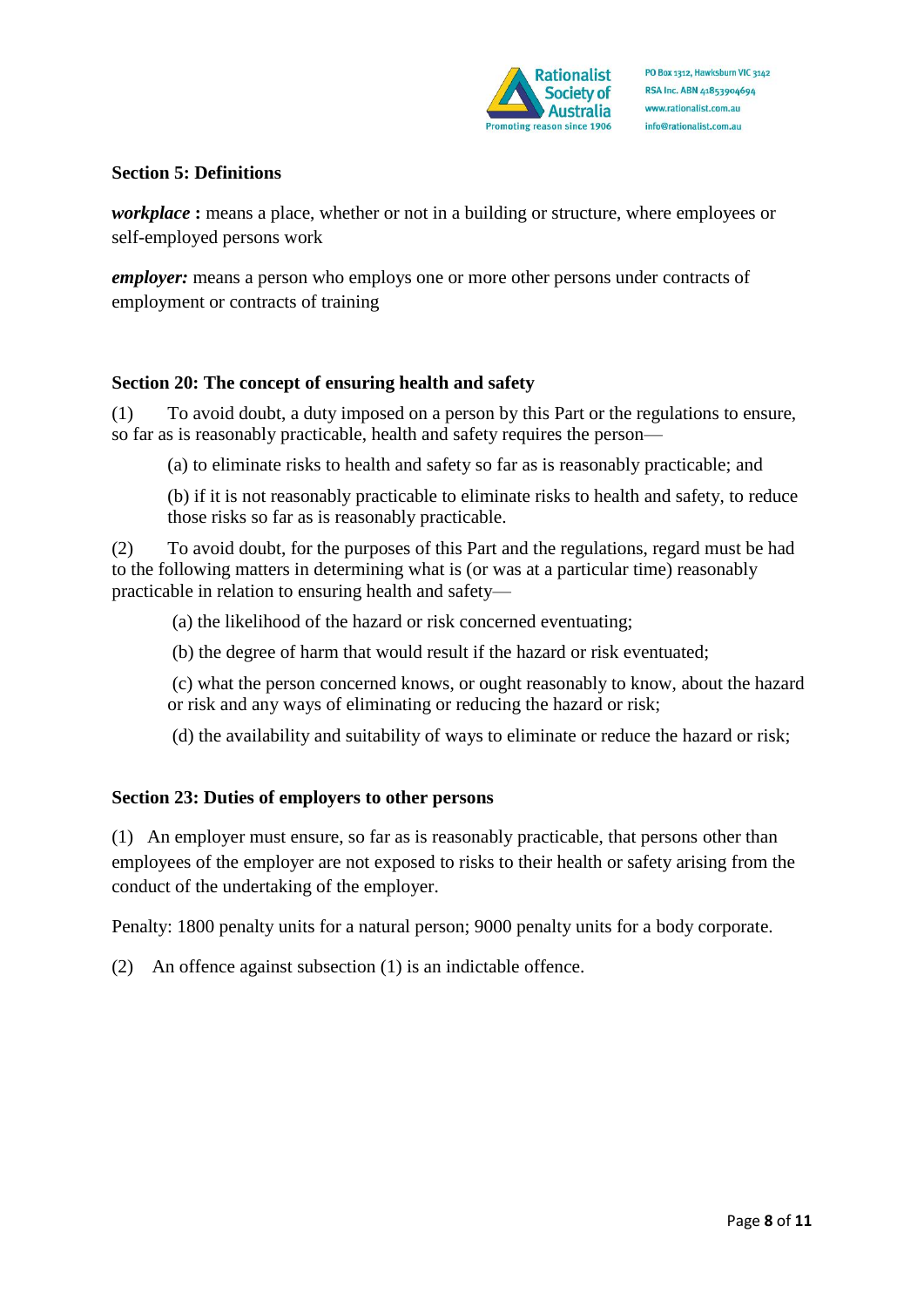

## **PART 11 – LEGAL PROCEEDINGS**

#### **Division 4—Offences by bodies corporate**

#### **Section 143: Imputing conduct to bodies corporate**

For the purposes of this Act and the regulations, any conduct engaged in on behalf of a body corporate by an employee, agent or officer (within the meaning given by section 9 of the Corporations Act) of the body corporate acting within the actual or apparent scope of his or her employment, or within his or her actual or apparent authority, is conduct also engaged in by the body corporate.

#### **Section 144: Liability of officers of bodies corporate**

(1) If a body corporate (including a body corporate representing the Crown) contravenes a provision of this Act or the regulations and the contravention is attributable to an officer of the body corporate failing to take reasonable care, the officer is guilty of an offence and liable to a fine not exceeding the maximum fine for an offence constituted by a contravention by a natural person of the provision contravened by the body corporate.

(2) An offence against subsection (1) is summary or indictable in nature according to whether the offence constituted by the contravention by the body corporate is summary or indictable.

(3) In determining whether an officer of a body corporate is guilty of an offence, regard must be had to—

(a) what the officer knew about the matter concerned; and

(b) the extent of the officer's ability to make, or participate in the making of, decisions that affect the body corporate in relation to the matter concerned; and

(c) whether the contravention by the body corporate is also attributable to an act or omission of any other person; and

(d) any other relevant matter.

(4) An officer of a body corporate may be convicted or found guilty of an offence in accordance with subsection (1) whether or not the body corporate has been convicted or found guilty of the offence committed by it.

(5) An officer of a body corporate (including a body corporate representing the Crown) who is a volunteer is not liable to be prosecuted under this section for anything done or not done by him or her as a volunteer.

#### **Section 130: Proceedings may be brought by the Authority or inspectors**

(1) Proceedings for an offence against this Act may be brought only by—

(a) the Authority; or

(b) an inspector with the written authorisation of the Authority (either generally or in a particular case).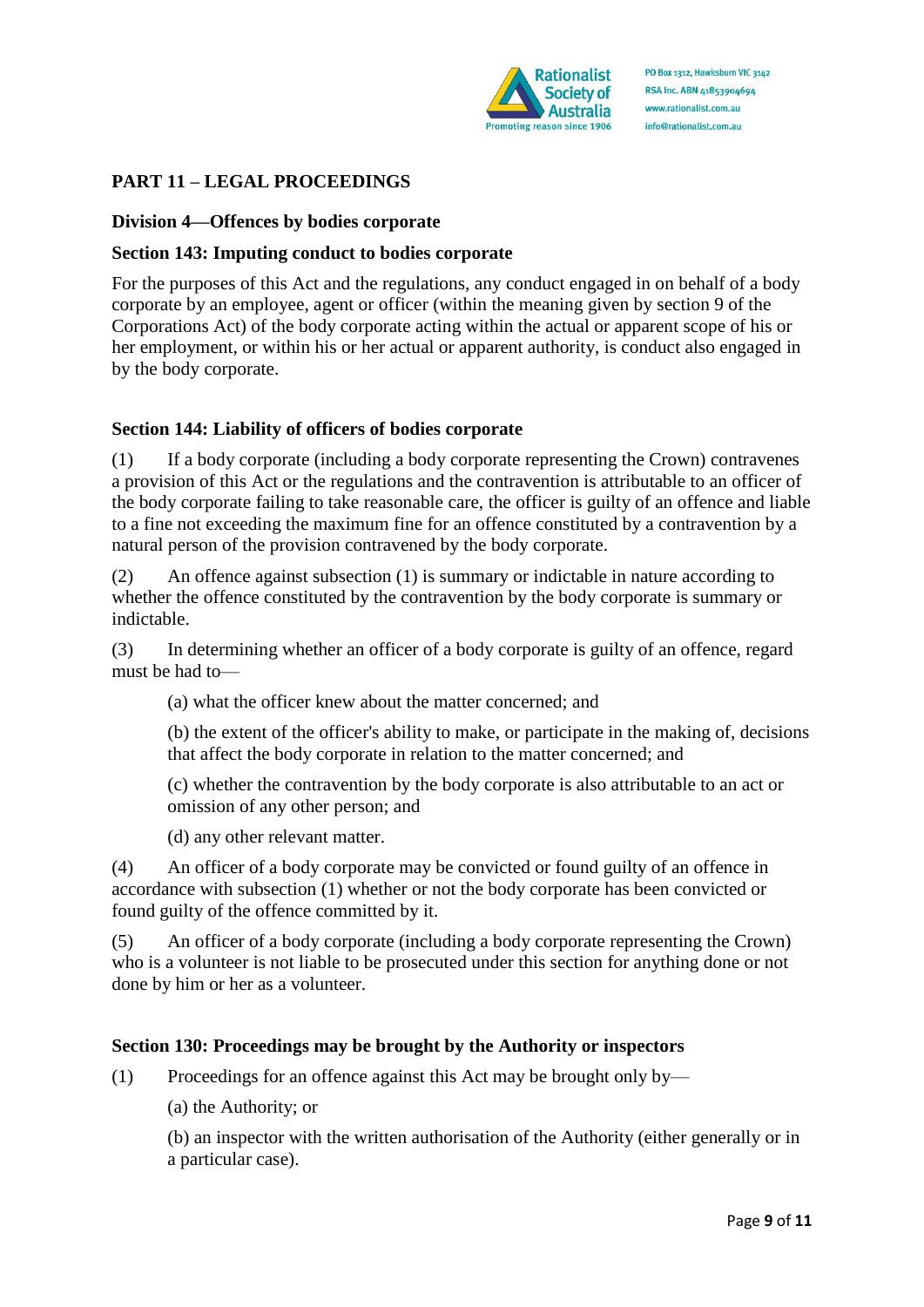

(2) An authorisation under subsection (1)(b) is sufficient authority to continue proceedings in any case where the court amends the charge-sheet, warrant or summons.

(3) An inspector who brings proceedings may conduct the proceedings before the court.

(4) The Authority must issue, and publish in the Government Gazette, general guidelines for or with respect to the prosecution of offences under this Act.

(5) Nothing in this section affects the ability of the Director of Public Prosecutions to bring proceedings for an indictable offence against this Act.

## **Section 131: Procedure if prosecution is not brought**

 $(1)$  If—

(a) a person considers that the occurrence of an act, matter or thing constitutes an offence against this Act; and

(b) no prosecution has been brought in respect of the occurrence of the act, matter or thing within 6 months of that occurrence—

the person may request in writing that the Authority bring a prosecution.

(2) Within 3 months after the Authority receives a request it must—

(a) investigate the matter; and

(b) following the investigation, advise (in writing) the person whether a prosecution has been or will be brought or give reasons why a prosecution will not be brought.

(3) If the Authority advises the person that a prosecution will not be brought, the Authority must refer the matter to the Director of Public Prosecutions if the person requests (in writing) that the Authority do so.

(4) The Director of Public Prosecutions must consider the matter and advise (in writing) the Authority whether or not the Director considers that a prosecution should be brought.

(5) The Authority must ensure a copy of the advice is sent to the person who made the request and, if the Authority declines to follow advice from the Director of Public Prosecutions to bring proceedings, the Authority must give the person written reasons for its decision.

(6) The Authority must include in its annual report, and publish on its website, a statement setting out—

(a) the number of requests received by the Authority under subsection (1); and

(b) the number of cases in which the Authority has advised under subsection (2)(b) that a prosecution has been or will be brought, or will not brought; and

(c) the number of cases in which the Director of Public Prosecutions has advised under subsection (4) that a prosecution should be brought or should not be brought.